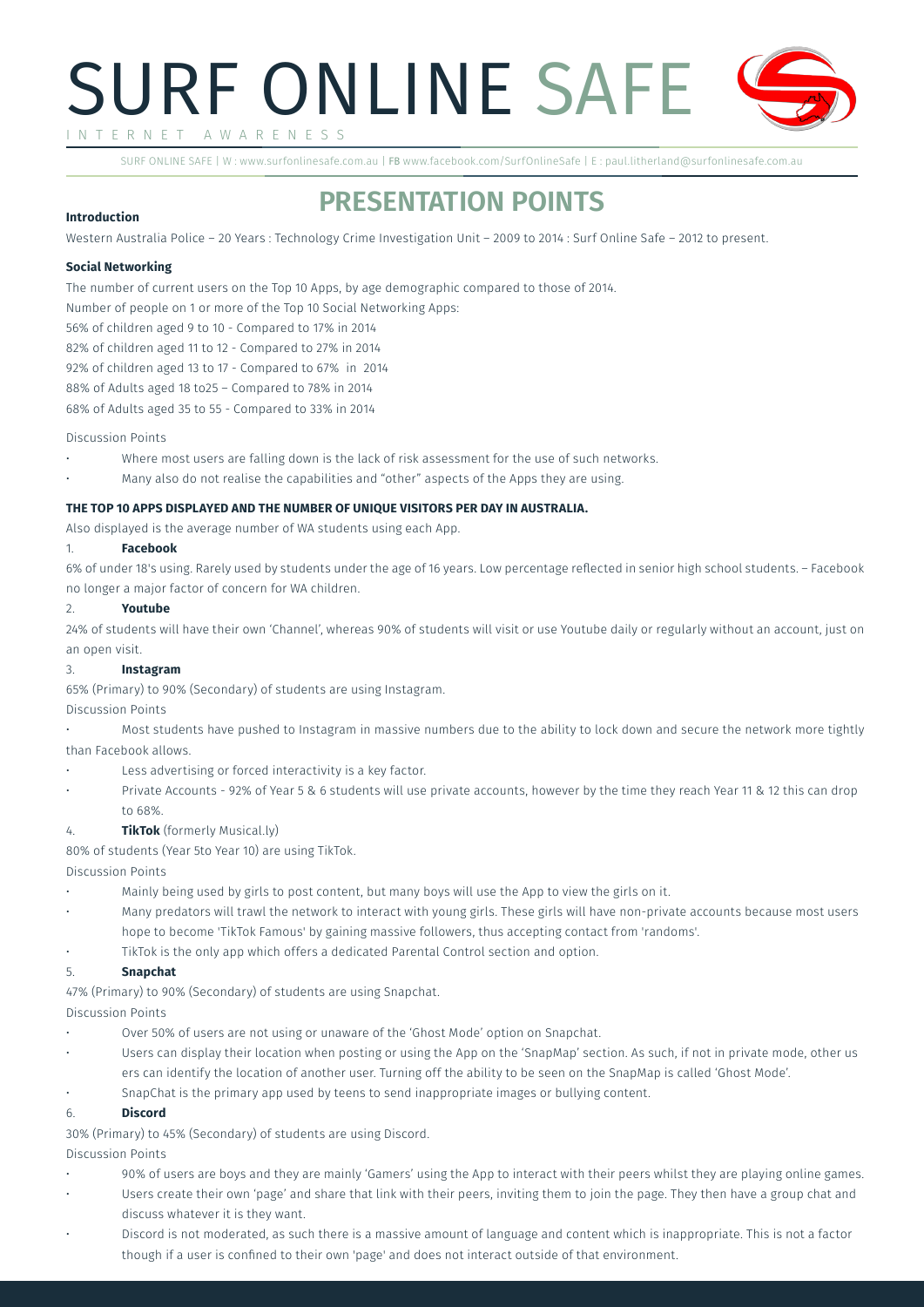# **PRESENTATION POINTS**

# **Social Networking continued**

# 7. **Whats App**

25% (Primary) to 45% (Secondary) of students are using WhatsApp.

Discussion Points

- Mainly being used by 'Gamers' to have live chats with mates while they are playing their games online.
- 8. **Omegle**

Discussed below.

# 9. **Telegram**

Unknown% (Primary - Have not seen it yet) to 30% (Secondary) of students are using Telegram.

Anonymous messaging network. Is being used by older kids to communicate privately amongst their peers. Similar to SnapChat in it's deletion capabilities. Telegram is also used by adults to buy and sell illegal content such as drugs etc.

# 10. **Reddit**

10% (Primary) to 42% (Secondary) of students are using Reddit.

- This has been around for a number of years, but is now also being used by kids to search online content, images and news.
- Many will use as a larger searching option above Google for research content as there are always more results.
- Many male students will use Reddit as a primary source for adult content because it is harder for parents to trace and identify.

# **Reporting Myths & Hints**

The massive amount of content and users on social networking makes it impossible for them to moderate effectively. All networks use software base reporting. Users should report multiple times as often as they can over a period of time (25+ reports in 48 hours) in order to push past the software system and have content flagged and viewed by a real person.

# **Sextortion - Omegle**

Omegle is a video chat service which a number of WA kids are using.

I display a screen shot of the site and show a video of how the site works.

With the onset of COVID19, a very large number of students are using the site as a chat option with their mates. However, the site is not what many expect it to be.

Discussion Points

Omegle is used by a large number of people seeking sexual contact with other cam users.

Omegle is one of the most popular sites being used by:

1. Online predators – Most offenders are male, but there are many predators using their female partners to entice young males to take their clothes off on the camera.

2. Scammers – Offenders can be male or female. Many are international and will entice adults and juveniles to engage in a sexual way on cam. They will record the interaction and then threaten to share it publicly unless money is paid or more content is provided.

# **Online Gaming**

I display the Top 7 Online Games curently in Australian and the log-ins per month overall. We discuss the trend of children making purchases within gaming environments and also how many kids are interacting with strangers ('randoms') in their games. Discussion Points

Among Us - Players can make in game purchases of Hats & Pets. Many fake websites promising free content. Players can interact and play with Randoms.

Minecraft - Players can make in game purchases of Minecoin. Many fake websites promising free content. Players can interact and play with Randoms. Predators do use the game to interact with users.

Roblox - Players can make in game purchases of Robux. Many fake websites promising free content. Players can interact and play with Randoms. Predators do use the game to interact with users. Safe and approved rooms are a must!

Apex Legends - Players can make in game purchases of Coin. Many fake websites promising free content. Players can interact and play with Randoms. Predators do use the game to interact with users.

• Fortnite - Players can make in game purchases of V-Bucks. Many fake websites promising free content. Players can interact and play with Randoms (Battle Royale). Predators and Scammers do use the game to interact with users.

League of Legends - Players can make in game purchases of Riot Points. Many fake websites promising free content. Players can interact and play with Randoms. Predators and Scammers do use the game to interact with users.

27% of kids under the age of 15, now have access to a credit card

58% of children under the age of 14 are now making online purchases in games, compared to only 9% in 2005.

88% of children are interacting with Randoms on gaming sites today, compared to only 8% in 2005.

Children should be locked down to private rooms and not public environments. They should not be visiting 3rd party websites which promise free content, but instead only making purchases through registered accounts directly through the games home site.